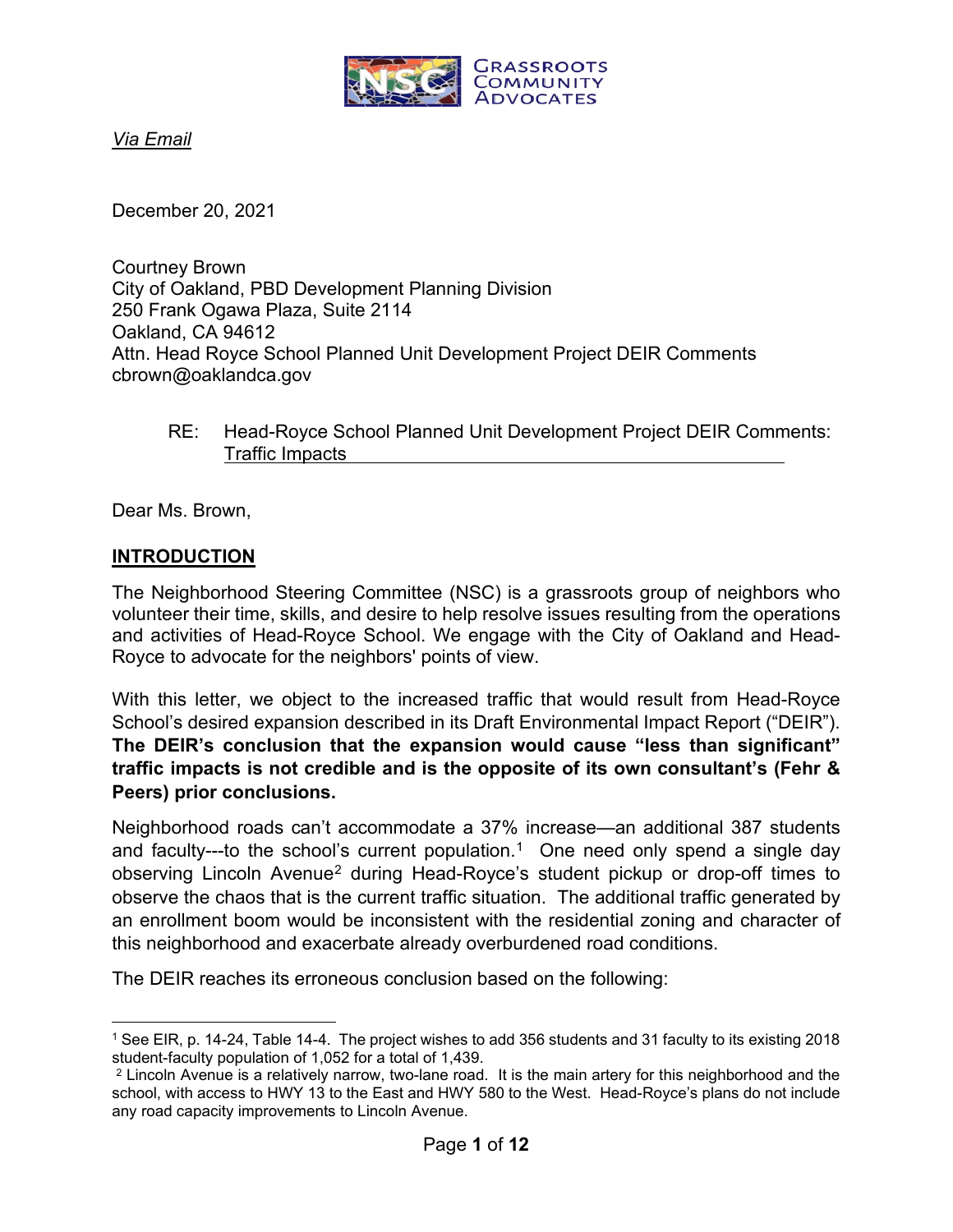

- a. First, the DEIR relies heavily on stilted calculations for **vehicle miles traveled (VMT)** to show there is virtually no change in traffic with its planned increase, and therefore no significant traffic impact. However, the DEIR's VMT numbers lack sufficient support, omit necessary data, and employ nonstandard methods, resulting in conclusions that ultimately oppose its own consultant's finding of significant impact and our own observations of traffic conditions.
- b. Second, Head-Royce contends constructing a new **internal loop road** on its South Campus will avoid the need to use Lincoln Avenue to queue its cars, use neighborhood streets to make turnarounds, and relieve any theoretical congestion. The DEIR makes this conclusion without any study of the function, management or efficacy of the internal loop, including capacity, turn rates, flow, or noise and pollution to nearby homes.
- c. Third, Head-Royce contends that a new Traffic Demand Management ("TDM") plan would assure **compliance** with best driving practices and prevent disruptions to the neighborhood. This is not credible because Head-Royce has not been able to meet its *existing* TDM compliance obligations with a *lesser* number of cars, which can only worsen if it is permitted to increase its population. Notably, this new TDM has not been included in the DEIR.

Many of the DEIR's conclusions about traffic are flawed, misleading, or unintelligible. Our comments focus on three areas in the DEIR: (a) VMT, (b) the internal loop road, and (c) compliance.

# **A. VEHICLE MILES TRAVELED (VMT)**

The DEIR's "less than significant impact" traffic finding hinges on its VMT calculations, which were altered to reverse its traffic consultant's [opposite] finding of "significant impact." The VMT calculations also contained numerous other flaws, that are readily apparent even from a lay person's perspective.

1. **The DEIR uses an incorrect basis for its "Existing VMT."** As we understand it, VMT refers to the amount and distance of automobile travel attributable to a project and is recommended as an appropriate measure for automobile delay. (DEIR, 14- 7; SB 743) *Existing VMT* is a measure of existing regional traffic. In contrast, we understand that *Project VMT* reflects new traffic resulting from the project. The DEIR does not evaluate total VMT impacts, rather it compares Project VMT *per population* against a Threshold of Significance to determine whether the project will create substantial traffic impacts. Therefore, total VMT is converted in the DEIR to a per population basis. Generally speaking, a Threshold of Significance is standardized as 15% below the Existing VMT. $^3\,$  $^3\,$  $^3\,$  If the Project VMT is above the

<span id="page-1-0"></span><sup>3</sup> See e.g., DEIR, Attachment 14, p. 10.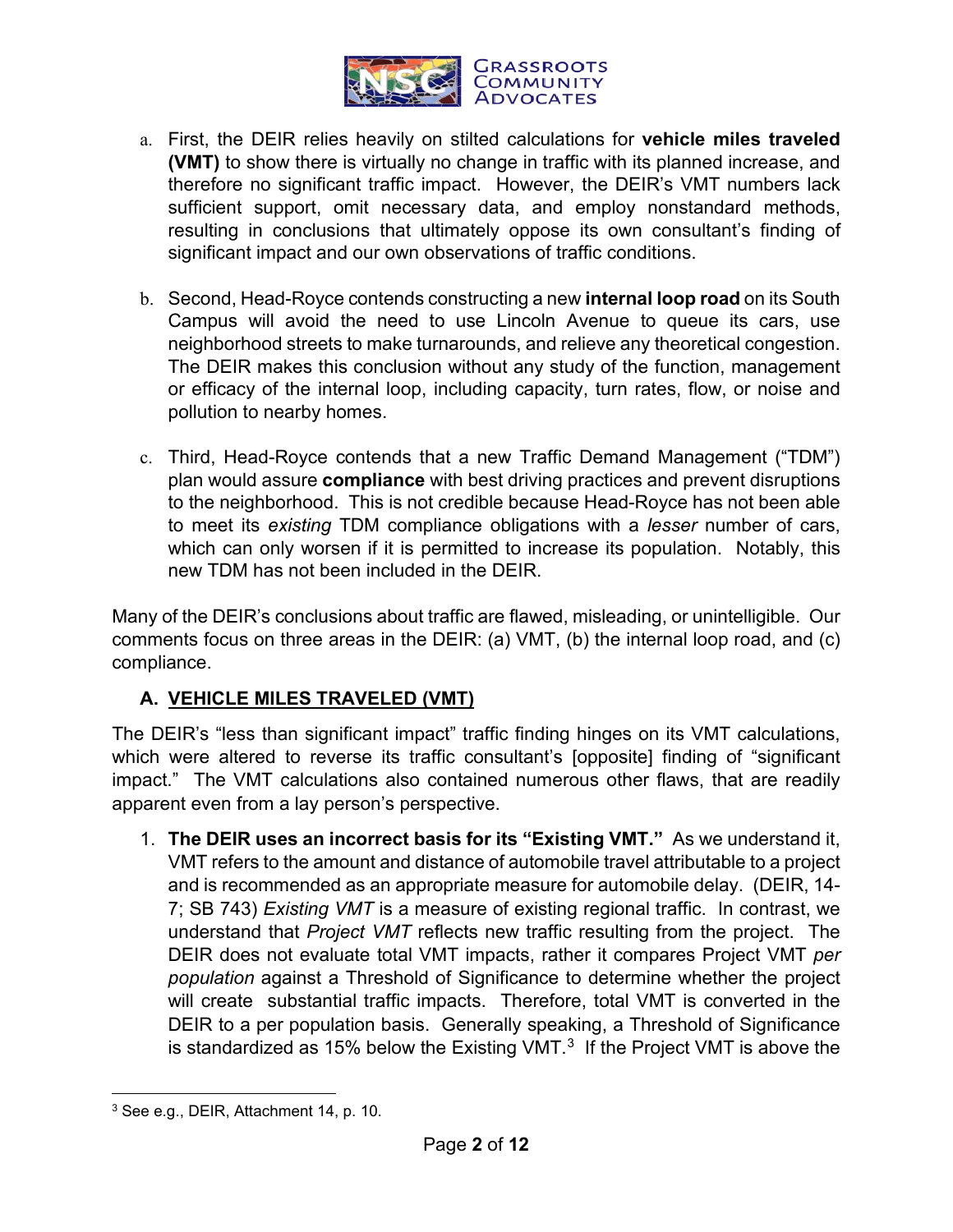

Threshold, traffic impacts are considered significant. In other words, this scheme essentially rewards projects that spur new transportation modalities that are more efficient than existing modalities. The overall goal of SB 743 is to reduce VMT per vehicle.

The first flaw here is that the DEIR *does not use regional traffic conditions* for Existing VMT. Instead, it compares Head-Royce's *own* Existing VMT to its own anticipated new traffic, or Project VMT. The only rationale given for deviating from accepted methodology is the conclusory statement that Head-Royce School has a "unique use and characteristics" – little other context or explanation is given.<sup>[4](#page-2-0)</sup> We find there is little point to comparing school : school data on a per vehicle basis since the number will be (as it is in this case) essentially the same. Case in point: the DEIR Existing VMT per population of 26.9 and the Project VMT per population of 27.3 is nearly the same. [5](#page-2-1) The small difference (an actual *increase* in VMT!) of +0.4 results from a disproportionate increase in student to faculty. (Faculty have a lower VMT because they park at the school e.g., 2 trips per day, instead of 4 associated with a pickup/drop-off vehicles)<sup>[6](#page-2-2)</sup>

In other words, the Existing VMT calculation is defective because it compares "Head-Royce : Head-Royce" rather than "Regional Conditions : Head-Royce." The DEIR's use of VMT in this way is misleading. It should be clarified and subject to a study of regional conditions and further validation.

2. **The DEIR's VMT numbers lack sufficient support.** The second major flaw is the lack of backup for the DEIR's VMT calculations. The DEIR relies on "estimates" or various reports and backup data (e.g., Head-Royce's car counts) that have not been provided with the DEIR or its Appendix 14. The omission of data severely undermines the public's ability to meaningfully review and comment on the DEIR's conclusions.

From what we *are* able to discern, the DEIR seems to largely rely on outdated data (e.g., from 2018-19 or before) which don't reflect "current" traffic conditions or driving habits.  $7$  For examples, neighbors witnessed a significant increase in single-occupant vehicles ("SOVs"), and corresponding decreases in carpools and students riding buses during the pandemic, presumably for social distancing. This

<span id="page-2-0"></span><sup>4</sup> DEIR 14-8; see also DEIR, Attachment 14, p. 10 ("Due to its unique use and characteristics, the Alameda CTC Model cannot be used to estimate VMT for the Head-Royce School")

<span id="page-2-1"></span><sup>5</sup> DEIR 14-26; DEIR, Appendix 14, p. 12.

<span id="page-2-2"></span><sup>6</sup> DEIR, Appendix 14, p. 12 ("The VMT per population for the School Expansion Project is slightly higher than the existing because the School Expansion Project includes a higher proportion of students than faculty and staff and students have higher VMT because the student drop off/pick-up trips ae [sic] assumed to have twice the VMT as on-site parking trips as described above.")

<span id="page-2-3"></span><sup>7</sup> DEIR 14-7, Table 14-1.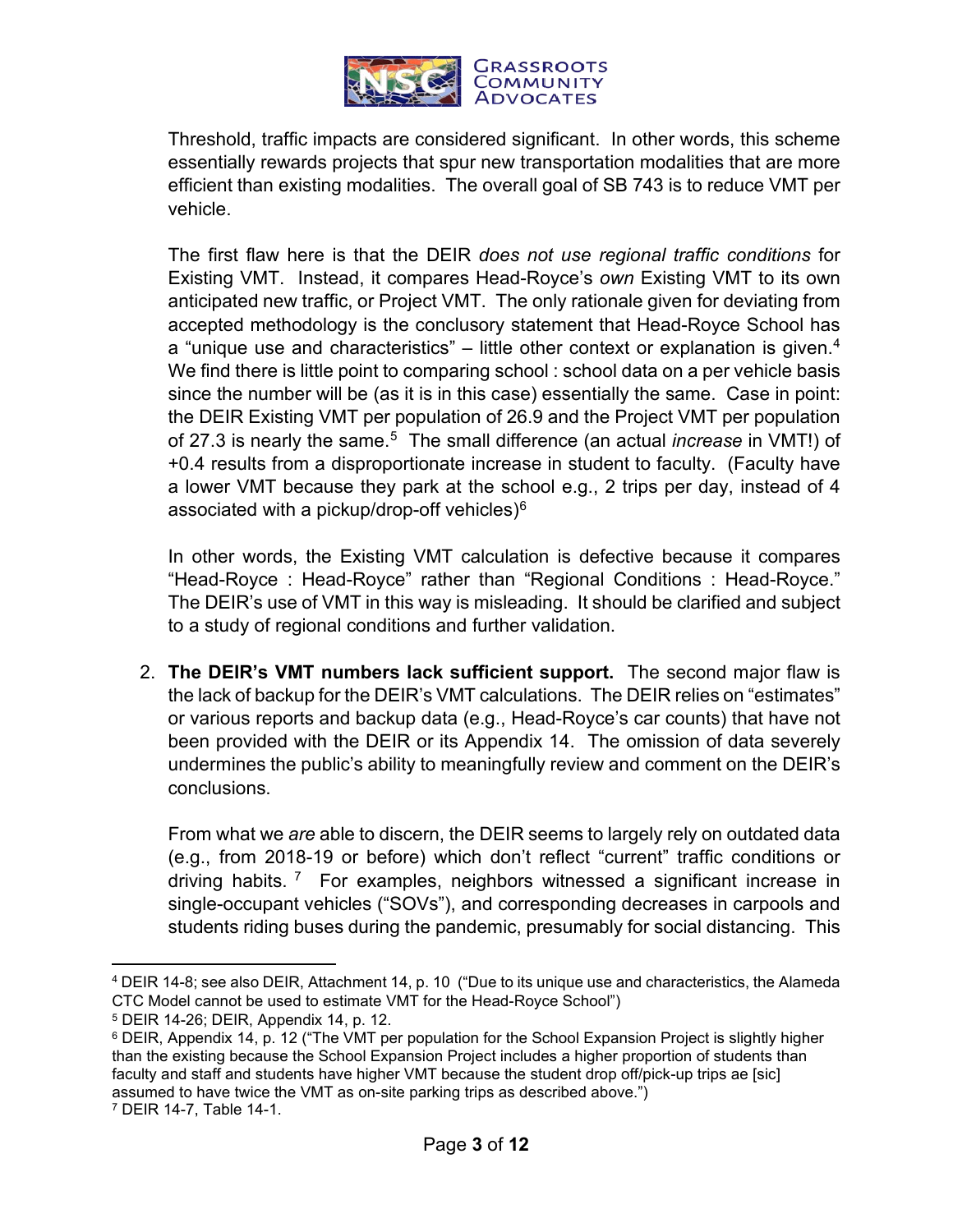

apparent trend would significantly increase VMT estimates above that reported in the DEIR.

In still other areas, the DEIR favored using "estimates" where actual data should be available. (See e.g., 14-6 to 14-7 on existing mode shares). We provide two examples:

i. Zip Code Data. It's unclear how the DEIR uses ZIP code data to make VMT assumptions. $8$  It appears the DEIR assigns a travel mode based on the distance a student or staff lives from the school. The DEIR states:

> Travel mode allocations were based on the availability of travel modes for each ZIP code. For example, all the walk and bike trips were allocated to the ZIP codes within five miles of the Head-Royce School. The bus trips were allocated based on the overlap between the private and public bus service areas and the home ZIP code locations, with most bus trips allocated to ZIP codes within 10 miles of the Head-Royce School.<sup>[9](#page-3-1)</sup>

This Zip Code method may result in unrealistic allocations of mode shares. For example, we've witnessed virtually no one biking or walking to Head-Royce. Head-Royce is located on a steep grade, and many neighborhoods within 5 miles don't even have sidewalks. Assumptions should not be substituted for actual, verified data. Since mode shares and allocations are of its own population, Head-Royce should be able to readily obtain this data.

ii. Bus Ridership Estimates. In a second example elaborating on bus ridership, it is unclear how the DEIR estimated that 42% of its population use private and public buses. $^{\mathsf{10}}$  This appears especially inflated for the AC Transit portion. The DEIR suggests very limited riders on AC Transit:

> Although the dedicated school routes have stops on Lincoln Avenue adjacent to the Head-Royce School, they typically do not serve the Head-Royce School population. These lines primarily provide bus service for the students who live in the area and attend nearby public schools. Although these AC Transit bus lines do provide for transit serves [sic] at high frequencies during school-related peak hours, which coincide with typical AM peak hours, they do not provide frequent bus service during the typical PM peak hours.<sup>[11](#page-3-3)</sup>

<span id="page-3-0"></span><sup>8</sup> DEIR 14-6 to 14-8.

<span id="page-3-1"></span><sup>9</sup> DEIR 14-8

<span id="page-3-2"></span><sup>10</sup> DEIR 14-7.

<span id="page-3-3"></span><sup>11</sup> DEIR 14-2.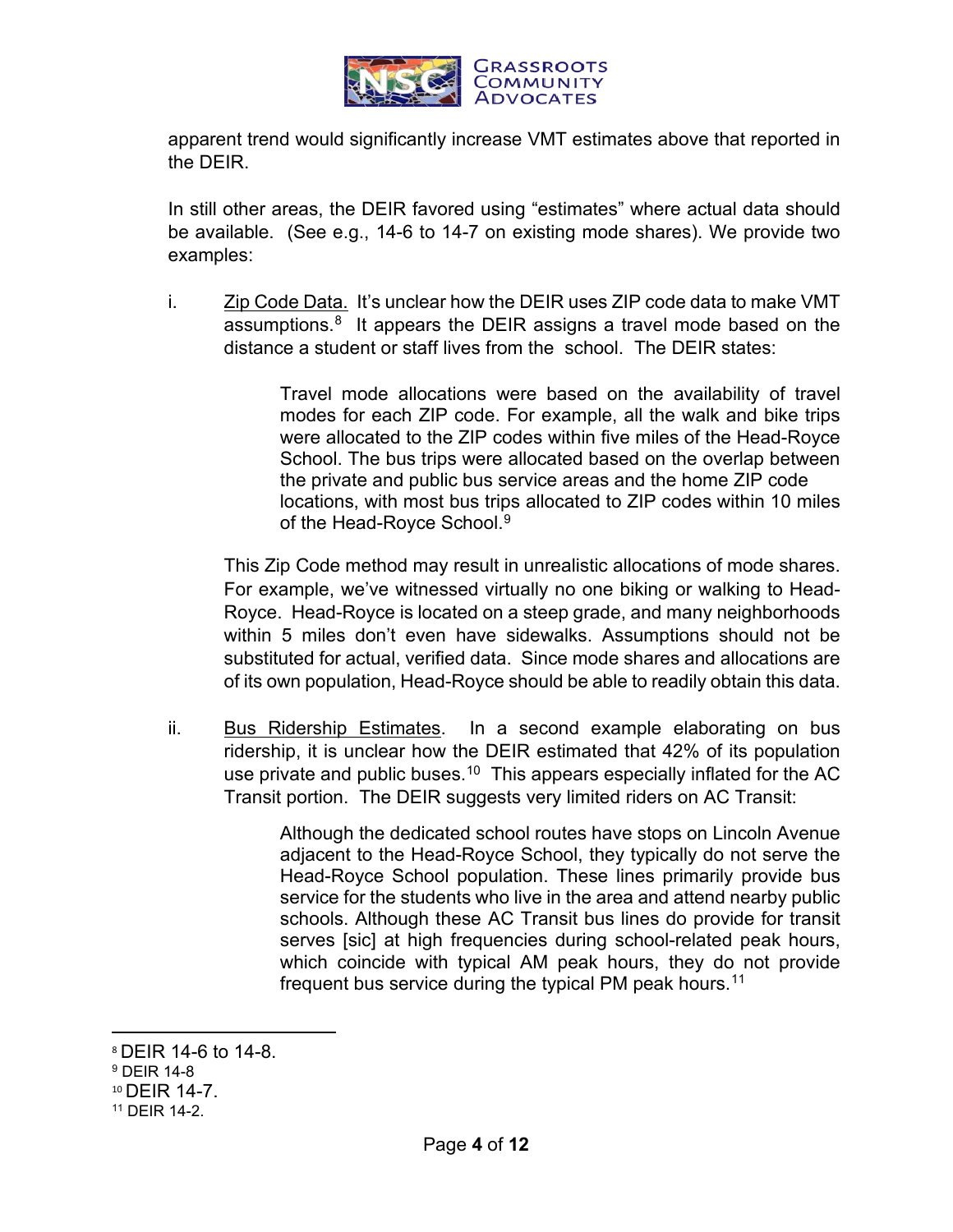

Head-Royce's Conditional Use Permit (CUP) requires that it provide vouchers to student and faculty bus riders. Therefore, actual ridership data should be available and used to validate its ridership assumptions. Changes in ridership over time should also be scrutinized as multiple lines of evidence yield better data.

There is virtually no discussion in the DEIR on how its estimates are validated or any other process that assures the quality and accuracy of the data. In short, the DEIR's data on transportation requires further study and disclosure of its sources.

**3. Head-Royce selectively inflates VMT Threshold to reverse its consultant's conclusion.** The most egregious misstep occurs where the DEIR reverses Fehr & Peers' traffic conclusion from "significant impact" to "less than significant impact" by manipulating the VMT Threshold after the fact (using no new actual data but by making SOV assumptions).<sup>[12](#page-4-0)</sup> The DEIR appears to do so in the following steps.

First, the DEIR changes Fehr & Peers' Threshold of Significance:

| <b>Fehr &amp; Peers (2020)</b>       | <b>DEIR</b>                                                                              |
|--------------------------------------|------------------------------------------------------------------------------------------|
| (DEIR, Appendix $14$ , p. $10$ ):    | $\vert$ (DEIR 14-22):                                                                    |
|                                      | "The School Expansion Project would   "The Project would cause substantial               |
|                                      | cause substantial additional VMT if it $\vert$ additional VMT if it exceeds the existing |
|                                      | exceeds the existing VMT per Total   VMT per school population, assuming a 30            |
| School Population minus 15 percent." | percent non-single occupant vehicle mode                                                 |
|                                      | share (i.e., the current TDM Plan                                                        |
|                                      | requirement), minus 15 percent."                                                         |

### *Table 1-Comparison of Threshold of Significance*

Under the Fehr & Peer analysis, the Existing VMT is 26.9 and Threshold is **22.9** (i.e.,  $\,$  a 15% reduction of 26.9 is 22.9).<sup>[13](#page-4-1)</sup>

Under the DEIR, the Threshold balloons to a whopping **33.6,** paradoxically permitting each person associated with the school to travel an *additional* 10.7 miles*.* The DEIR inflates the Threshold of Significance by incorporating a 30% "allowance", backpedaling on its prior calculations. The DEIR accomplishes this mathematically by first increasing the Existing VMT of 26.9 by 35% (based on its claim that it has reduced SOV 35% more than the 30% required by its TDM, or 65% total) for an "adjusted" Existing VMT of 39.5. From there, it gets a Threshold of Significance of 33.6 (a 15% of 39.5 is 33.6)<sup>14</sup> The difference in results?

<span id="page-4-0"></span> $12$  Fehr & Peers' Transportation Assessment (Appendix 14) is slyly characterized by the DEIR as "amended as Chapter 14 of this EIR" to justify the changes.

<span id="page-4-1"></span><sup>13</sup> DEIR, Appendix 14, p. 10.

<span id="page-4-2"></span><sup>14</sup> DEIR 14-23, Table 14-3.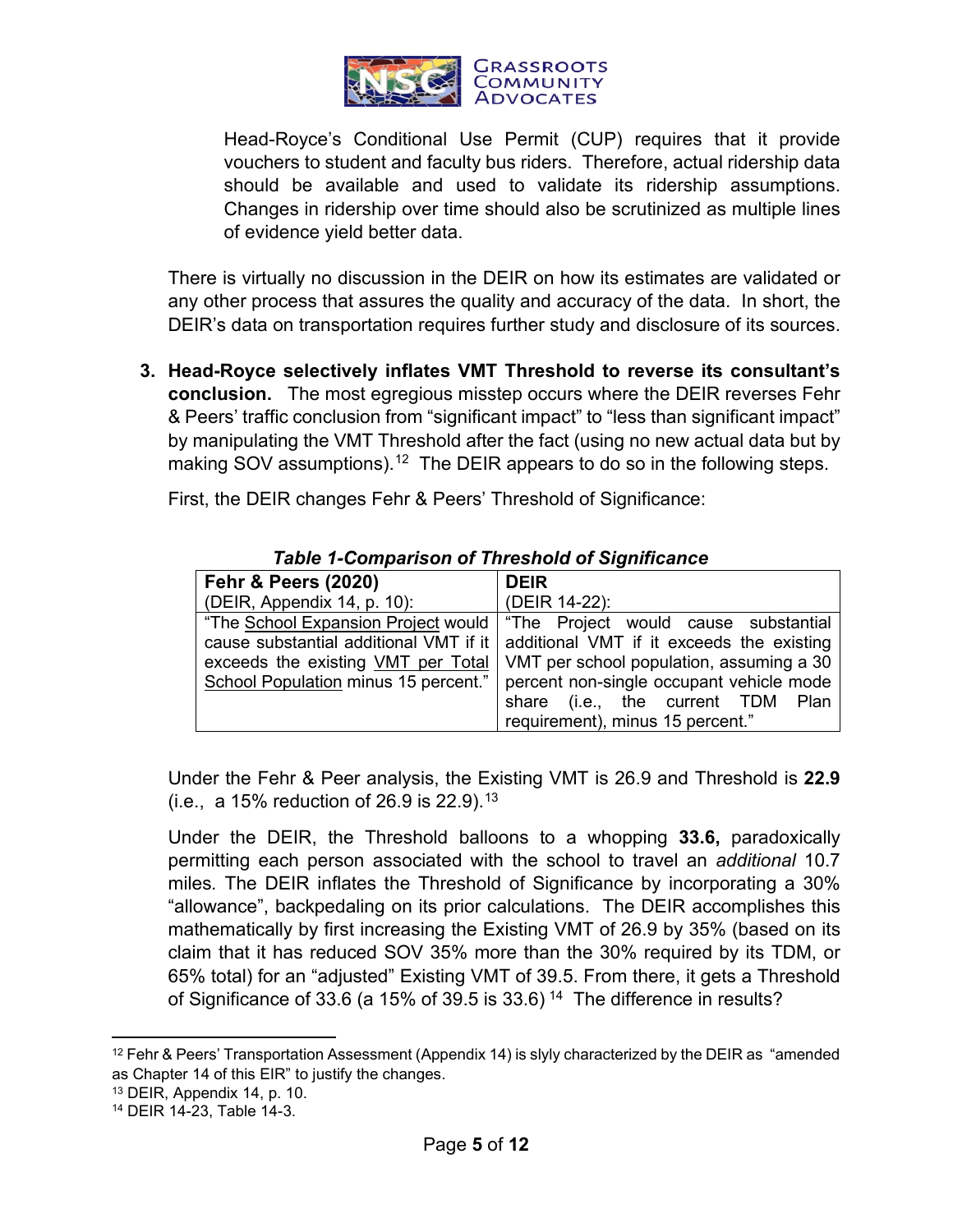

### *Table 2—Comparison of Traffic Impact Conclusions*

| <b>Fehr &amp; Peers (2020)</b>           | <b>DEIR (2021)</b>                             |
|------------------------------------------|------------------------------------------------|
| (DEIR, Appendix 14, p. 10):              | (DEIR 14-26):                                  |
| "As described earlier, the threshold of  | "The threshold of significance for the         |
| significance for the project<br>İS       | <b>Project is 15 percent below the VMT per</b> |
| recommended to be 15 percent below       | total school population, assuming a 30         |
| the existing VMT per population. Since   | percent non-SOV mode share (consistent         |
| the existing VMT per population is 26.9, | with the current TDM Plan requirement), or     |
| the recommended threshold is 22.9.       | 33.6 VMT/population. The calculated            |
| The VMT generated by the School          | VMT generated by the Project is                |
| Expansion Project is 27.3. Thus, the     | approximately 27.3 VMT/population. Since       |
| generated by the <b>School</b><br>VMT    | the VMT generated by the Project is below      |
| Expansion Project is considered a        | the significance threshold, the Project        |
| significant impact."                     | would have a less than significant             |
|                                          | impact on VMT."                                |

This reversal of fortune is not credible on any level. Even were it acceptable to "credit" Head-Royce with 35% inflation to its Existing VMT of 26.9 (we don't think it is), then the same 35% inflation must *also* be applied to the Project VMT 27.3. (Recall, Project VMT is essentially a parallel, proportional increase of its Existing VMT, with only a small difference – an 0.4 *increase* VMT per population due to more students to faculty)<sup>15</sup> If the DEIR did this, a 35% increase to 27.3 would result in a Project VMT of 36.9, which is *above* the inflated 33.6 Threshold, and therefore a significant impact.

HRS seems to confusingly claim that limiting parking somehow limits Project VMT increases:

Given that there are no additional parking spaces, all of the increase in SOV mode from the proposed School expansion would rely on dropoff/pick-up vehicles.[16](#page-5-1)

[…]

Although the School population is expected to increase by 37 percent, the proposed on-site parking supply would only increase by 22 percent, which would provide fewer parking spaces per population and reduce the automobile trips generated by the Project.<sup>17</sup>

<span id="page-5-0"></span><sup>15</sup> DEIR, Appendix 14, p. 12.

<span id="page-5-1"></span><sup>16</sup> DEIR 14-23.

<span id="page-5-2"></span><sup>17</sup> DEIR 14-27.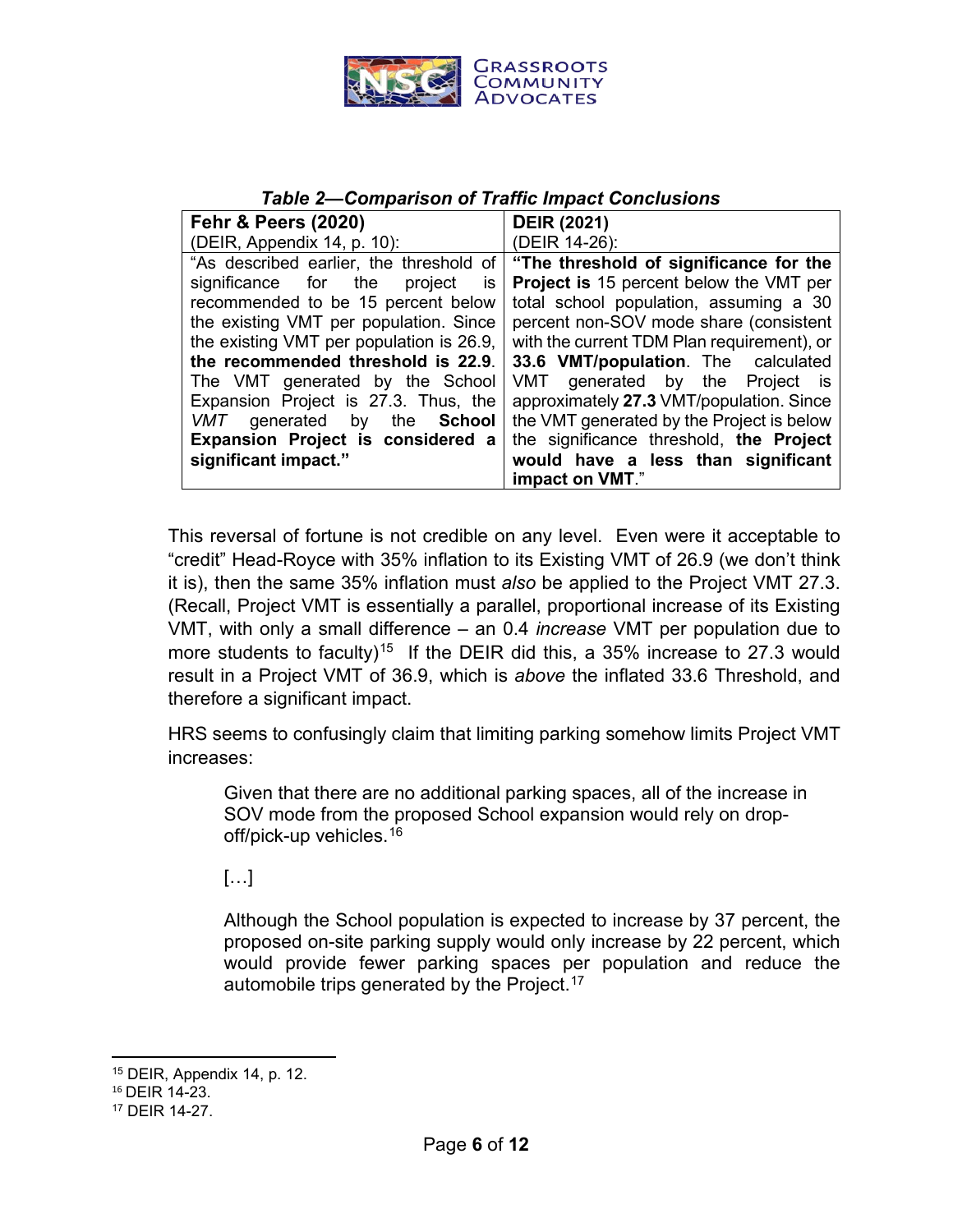

It appears to argue that limiting parking supply also eliminates more SOVs. But this Reagan-like supply side economics argument makes no sense (it didn't in the 1980's either). First, it fails to account that SOV includes--and is in fact dominated by—a parent driving with a student and is therefore unrelated to parking supply. Parents drive home, they don't park. Second, it is inconsistent with the Fehr & Peers earlier analysis that parking results in *less* trips per commuter vehicle (2 for vehicles that park, versus 4 for parents that must return home after drop-offs and pickups).<sup>18</sup>

**4. Further Study & Data Gaps**. It's important to emphasize the limitations of the VMT per population analysis. The DEIR's exclusive reliance on a per population VMT approach ignores the increase in absolute numbers (a 10,500 increase over existing conditions) and the increase in trips in absolute numbers (a 600 increase over existing conditions).This dramatic increase does not support a "no significant impact" finding. In other spots, the DEIR correctly acknowledges the importance of reducing absolute VMT increases:

> Increased VMT leads to several direct and indirect impacts to the environment and human health. Among other effects, increasing VMT on the roadway network leads to increased emissions of air pollutants, including GHGs, as well as increased consumption of energy. Transportation is associated with more GHG emissions than any other sector in California. As documented in the City of Oakland Equitable Climate Action Plan (July 2020), 67 percent of Oakland's local GHG emissions are produced by transportation.<sup>[19](#page-6-1)</sup>

Traffic impacts should be further studied with multiple methodologies. In fact, Fehr & Peers Transportation Assessment promised follow up studies, such as:

…we will determine the adequacy of the roadway modifications proposed by the project and whether the proposed plans to alleviate the existing traffic congestion on Lincoln Avenue caused by cars and buses dropping off and picking-up students will be effective, or if these plans coupled with increased enrollment and additional turn lanes and signals on Lincoln Avenue, will result in additional traffic congestion or queuing along Lincoln Avenue.<sup>[20](#page-6-2)</sup>

In addition, Fehr & Peers' work was also to include intersection forecasts, intersection operations analysis, site evaluation, collision history, consistency of plans, peer review of the TDM plan, and documentation and meetings. $21$  We would support these additional

<span id="page-6-0"></span><sup>18</sup> DEIR, Appendix 14, p. 12; see infra, FN 6.

<span id="page-6-1"></span><sup>19</sup> DEIR 14-8.

<span id="page-6-2"></span><sup>20</sup> DEIR, Appendix 14, p.13.

<span id="page-6-3"></span><sup>21</sup> DEIR, Appendix 14, p. 13-16 (entitled "Next Steps").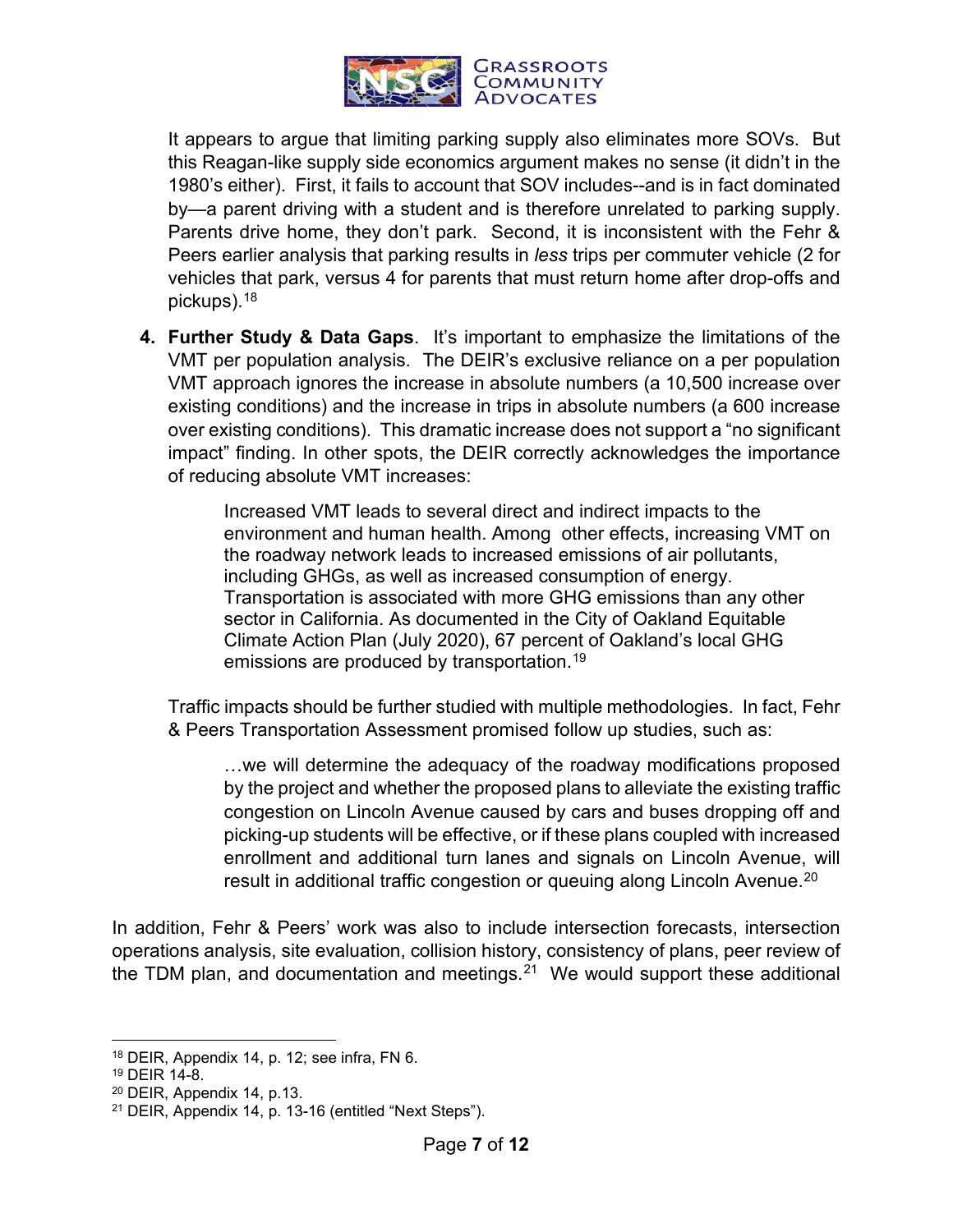

studies, and ask that they, and the following missing traffic documents referenced in the DEIR be provided for further review:

- i. Transportation Demand Management (TDM) Plan for the proposed project as required by the City of Oakland's Transportation Impact Review (TIRG, April 2017).
- ii. The data identified in FNs 1 through 5 of Table 14-2 of the DEIR (DEIR 14- 7) and Table 2 of the Fehr & Peers 2020 Transportation Assessment (DEIR, Attachment 14, p. 5):

1. [Re: Drop off/Pickup (Carpool), Drop off/Pickup (SOV), Bike and Walk mode share data] Based on the Head-Royce School traffic **monitor observations in November 2018** and confirmed by **count data collected in November 2019**

2. [Re: On-Site Parking (Carpool) mode share data] Based on the number of students and faculty/staff **carpool parking permits** provided by Head-Royce School

3. [Re: On-Site Parking (SOV) data mode share data] Based on data provided by Head-Royce School and the **available parking supply** 4. [Re: Private Bus mode share data] Based on **data provided by Head-Royce School in November 2018**

5. [Re: Public Bus mode share data] Based on the **Head-Royce School traffic monitor observations** and confirmed by **AC Transit stop-level ridership data.**

(bold added)

- iii. Data regarding travel mode allocations by Zip Code (referenced on DEIR, p. 14-8, and Table 14-2 on p. 14-9)
- iv. Study identified by Fehr & Peers, April 30, 2020 (DEIR, Appendix 14, p. 9) re: evaluation of 7 intersections for turning movement, pedestrian and bicycle volumes on Nov. 14, 2019.
- v. Fehr & Peers, "November 2020" document (see DEIR 14-23, Table 14-2)
- vi. Fehr & Peers, "2019" document (see DEIR 13-29)
- vii. Fehr & Peers, "from AC Transit, 2021" document (see DEIR 14-3, Figure 14-1)
- viii. Head Royce School November 2018 document (see DEIR 14-24, Table 14- 4)
- ix. Intersection Forecasts study/data (see DEIR, Appendix 14, p. 13)
- x. Intersections Operations Analysis study/data, including without limitation all Synchro and VISSIM models (see DEIR, Appendix 14, p. 13)
- xi. Site Evaluation study/data (see DEIR, Appendix 14, p. 14)
- xii. Collision History study/data (see DEIR, Appendix 14, p. 14)
- xiii. Fehr & Peers review of City of Oakland adopted Plans and Policy pertaining to transportation (see DEIR, Appendix 14, p. 15)
- xiv. Fehr & Peers Peer Review of Head-Royce Schools TDM (see DEIR, Appendix 14, p. 15)
- xv. Fehr & Peers memorandum summarizing non-CEQA Tasks (see DEIR, Appendix 14, p. 15)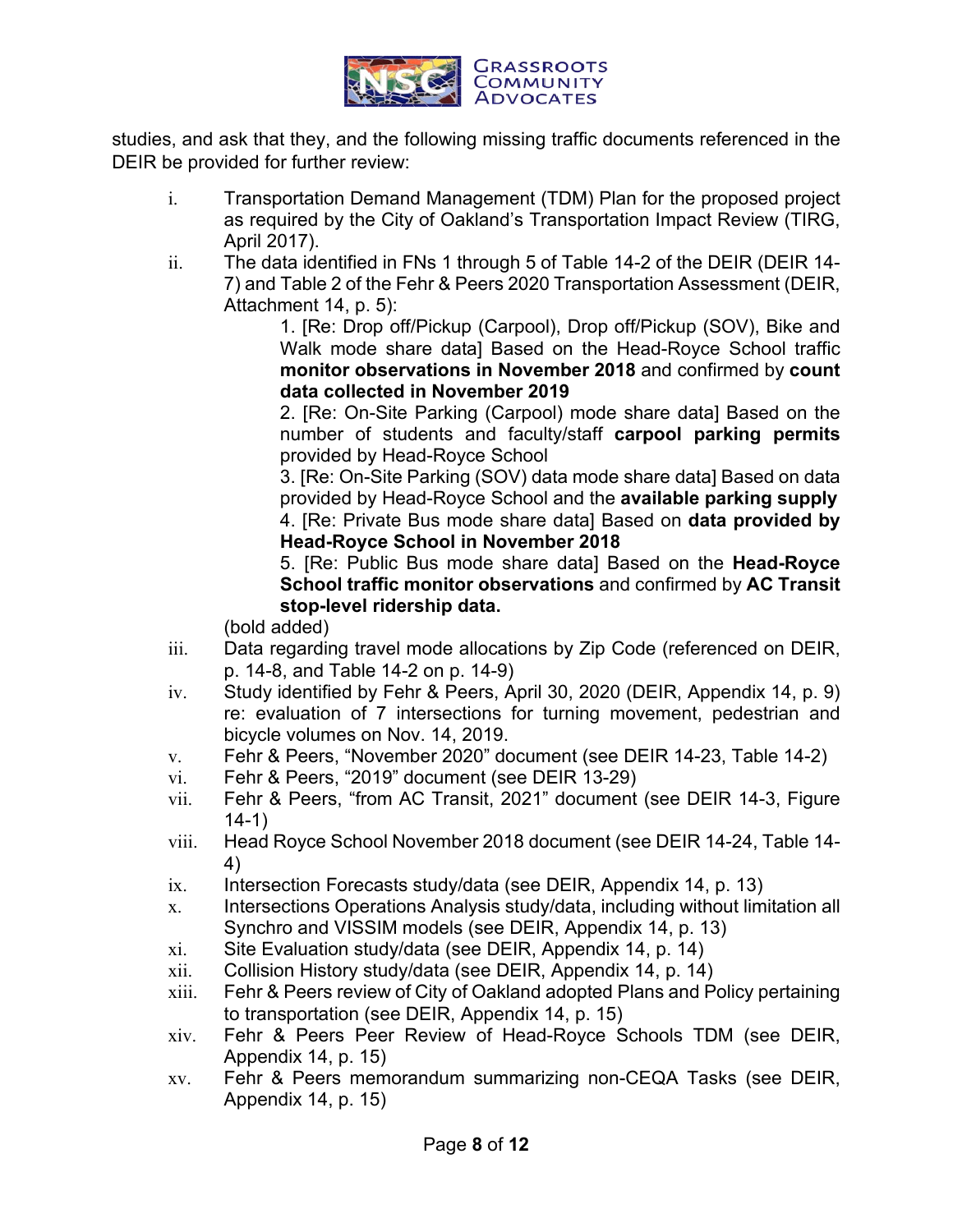

- xvi. All VMT calculation data and formulas used in the DEIR and Fehr & Peers Transportation Assessment (Appendix 14)
- xvii. All studies, documents or data that support Fehr & Peers conclusions that the project has "unique use and characteristics" that warrant not using the Alameda CTC Model and/or the City of Oakland's screening process for establishing Thresholds of Significance. (See DEIR 14-23 ; DEIR, Appendix 14, p. 9-10)

# **B. THE PROPOSED LOOP ROAD**

The EIR states that the construction of a new Loop Road on the South Campus eliminates the need to: (1) pick up and drop off on Lincoln Ave. and (2) use residential streets (Alida-Laguna-Potomac "loop") to loop back up to the hills where most Head-Royce families live.<sup>[22](#page-8-0)</sup> It makes these claims even though this concept has not been studied at all. There is no analysis of queue length, discharge rate, turn rate, or impacts to Lincoln Ave or adjacent and neighboring streets and homes. For example, the loop is too short to accommodate existing drivers even before an enrollment increase:

i. Lincoln Avenue provides 1,679 feet of curb space, counting both north and south sides.<sup>[23](#page-8-1)</sup>



## \***Lincoln Avenue during Head-Royce morning drop-off (September 7, 2021)**

 $ii.$  In contrast, the proposed South side loop is described alternatively by the DEIR as 1,000 lineal feet (DEIR 13-40) or 1,450 lineal feet (DEIR 3-31). Even using the larger figure, this is 279 lineal feet short of what Head-Royce is using now.

<span id="page-8-0"></span> $22$  EIR, p. 14-26 ("The construction of the Loop Road within the proposed South Campus would eliminate all personal vehicle drop-offs and pick-ups along Lincoln Avenue.")

<span id="page-8-1"></span><sup>23</sup> Residents measured the *existing* queue of Head-Royce cars that stretch from the Gatehouse to HWY13.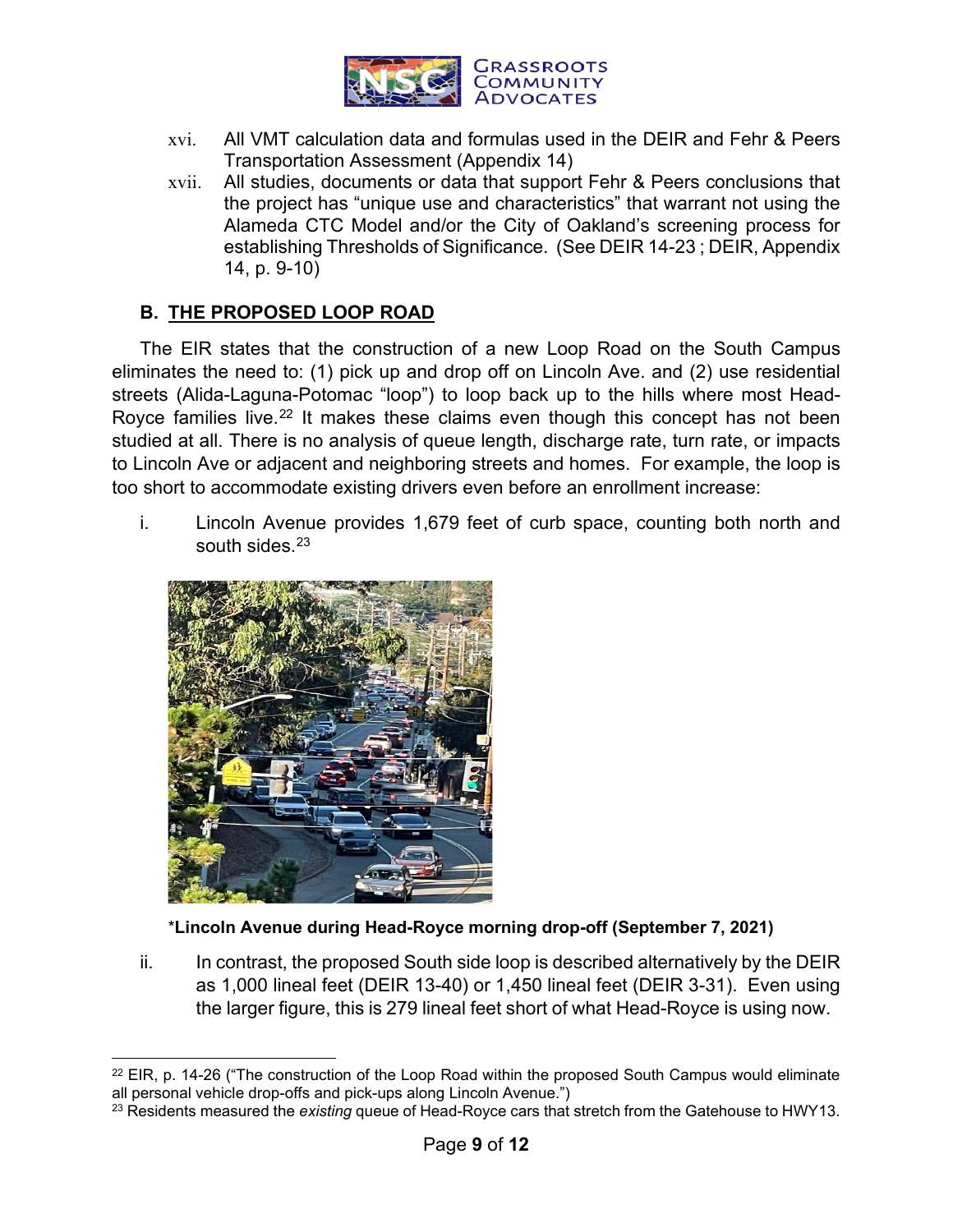

- iii. The new loop would not eliminate traffic from Lincoln Avenue, especially if it adds 387 more students and faculty.
- iv. The DEIR alternatively states that there are 385 student drop-offs and 385 pickups anticipated each day (DEIR 13-40) or 1,184 at the upper school drop off and 1066 at the lower school per day (DEIR 5-22). These are significantly different and must be clarified, along with an explanation of how these numbers were arrived at.
- v. The cars parked in the South Campus (154 new, existing parking spaces) will also add to the cars to the loop road because it's the only way to get in or out of the South Campus. It does not appear that these were added to the number of cars that did not previously have to use the queue, but now will need to queue in the Loop Road to get in and out of the South Campus parking lot.

We observed that Head-Royce drivers have consistently favored speed and convenience over compliance with driving rules. Current noncompliance is a strong indicator that they will not use a backed up internal loop road if there is a more convenient, expedient alternative. The next section of this letter further discusses Head-Royce's inability to secure compliance from its parent drivers.

# **C. EXISTING TRAFFIC NONCOMPLIANCE**

Head-Royce has been unable to effectively manage existing traffic. A 37% increase results in a cumulative impact to severely congested and dangerous traffic conditions. Head-Royce's compliance with its existing CUP hasn't been adequately enforced which is contributing to the bad traffic conditions we experience today. The DEIR now proposes to *remove* certain compliance requirements. [24](#page-9-0) We object. Changes to more relaxed standards combined with a larger population of students all but ensures worsening conditions. The following are some of our observations of noncompliance (which are not exhaustive):

## **1. Documentation Regarding Non-Compliance**

A collection of documents attached as Exhibit 1.i-vii. These exhibits, summarized here, show Head-Royce's historic inability to reliably or consistently achieve compliance with traffic requirements with its current enrollment numbers:

Exhibit 1.i: Emails from residents to Head-Royce voicing concerns over traffic violations.

Exhibit 1.ii: Excerpts from Neighborhood Liaison Committee (NLC) meeting notes posted on the Head-Royce website that involve ongoing complaints about

<span id="page-9-0"></span><sup>&</sup>lt;sup>24</sup> See e.g., DEIR 12-24 where the DEIR proposes to eliminate all Head-Royce traffic "Compliance Reporting" currently required by the CUP (referred to as a "PUD" therein).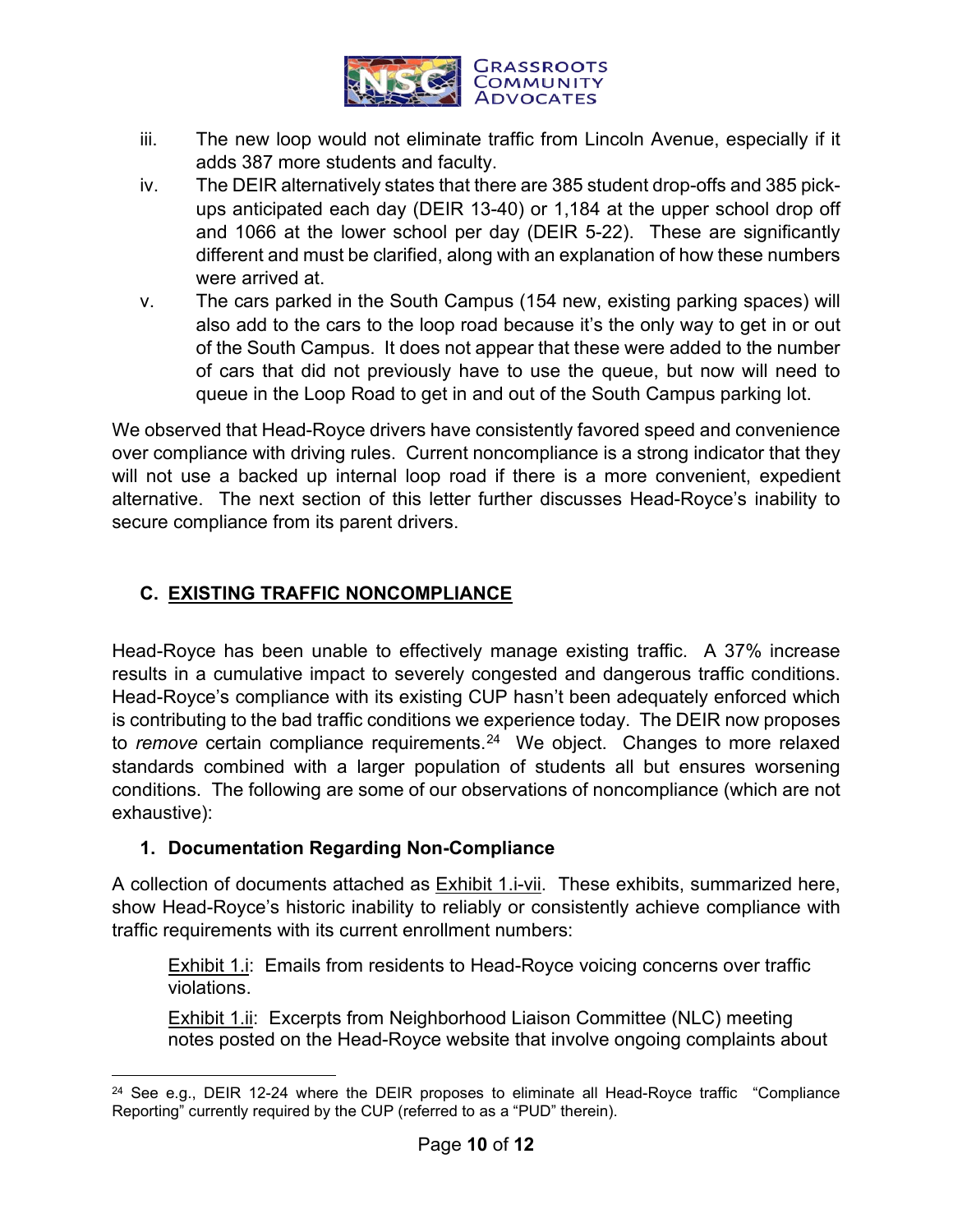

traffic. Continued requests for an evacuation plan have been omitted by Head-Royce.

Exhibit 1.iii: Excerpts from DKS traffic monitoring reports indicating lapses in compliance identified by monitors hired by Head-Royce.

Exhibit 1.iv: Photos of Head-Royce traffic violations.

Exhibit 1.v: Examples of historical letters from residents responding to Head-Royce's request to increase enrollment in 2015, and which express long-standing dissatisfaction with Head-Royce handling of traffic and opposition to enrollment increase.

Exhibit 1.vi: Bus schedules from AC Transit website.

Exhibit 1.vii: Traffic monitoring spreadsheets recording traffic-related violations and observations by neighbors.

Information identifying residents or Head-Royce drivers has been redacted from these exhibits due to privacy concerns.

# **2. Slow Streets**

At the beginning of the Covid-19 pandemic, residents petitioned the City of Oakland to designate certain neighborhood streets as Slow Streets. Oakland public schools were closed to in-person learning at the time, so the space was very much needed. Head-Royce remained open. The City granted our request and installed "Slow Streets" signage on Alida Street, portions of Laguna Ave. and Potomac Street (the so-called Head-Royce "loop"), explicitly stating they were "Not Thru Streets."

However, Head-Royce drivers continued to use these streets to make turnarounds back up to the hills, where most Head-Royce parents lived.<sup>25</sup> After numerous pickets, requests, and a stakeholder meeting with Oakland Department of Transportation (DOT), Head-Royce administration agreed to "ask" its parents to use alternative routes. Parents did not comply and continued to use Slow Streets as if the signs were not there.

Residents then asked the mayor for assistance securing compliance from Head-Royce first on April 20, 2021, in a letter signed by 50 residents describing the situation.<sup>[26](#page-10-1)</sup> We received no response. Residents followed up on May 20, 2021 as the traffic worsened, and a driver crashed into a resident's house on Alida Street.<sup>27</sup> We again received no

<span id="page-10-0"></span><sup>25</sup> E.g., DEIR, Appendix 14, Figure 2.

<span id="page-10-1"></span><sup>26</sup> See attached **Exhibit 1**, Resident's letter to Mayor Schaaf entitled "Please Protect Our Slow Streets against Head-Royce Commuter Traffic"

<span id="page-10-2"></span><sup>27</sup> See attached **Exhibit 2**, Resident's letter to Mayor Schaaf entitled " Second Request to Protect Slow Streets Against Head-Royce Commuter Traffic"